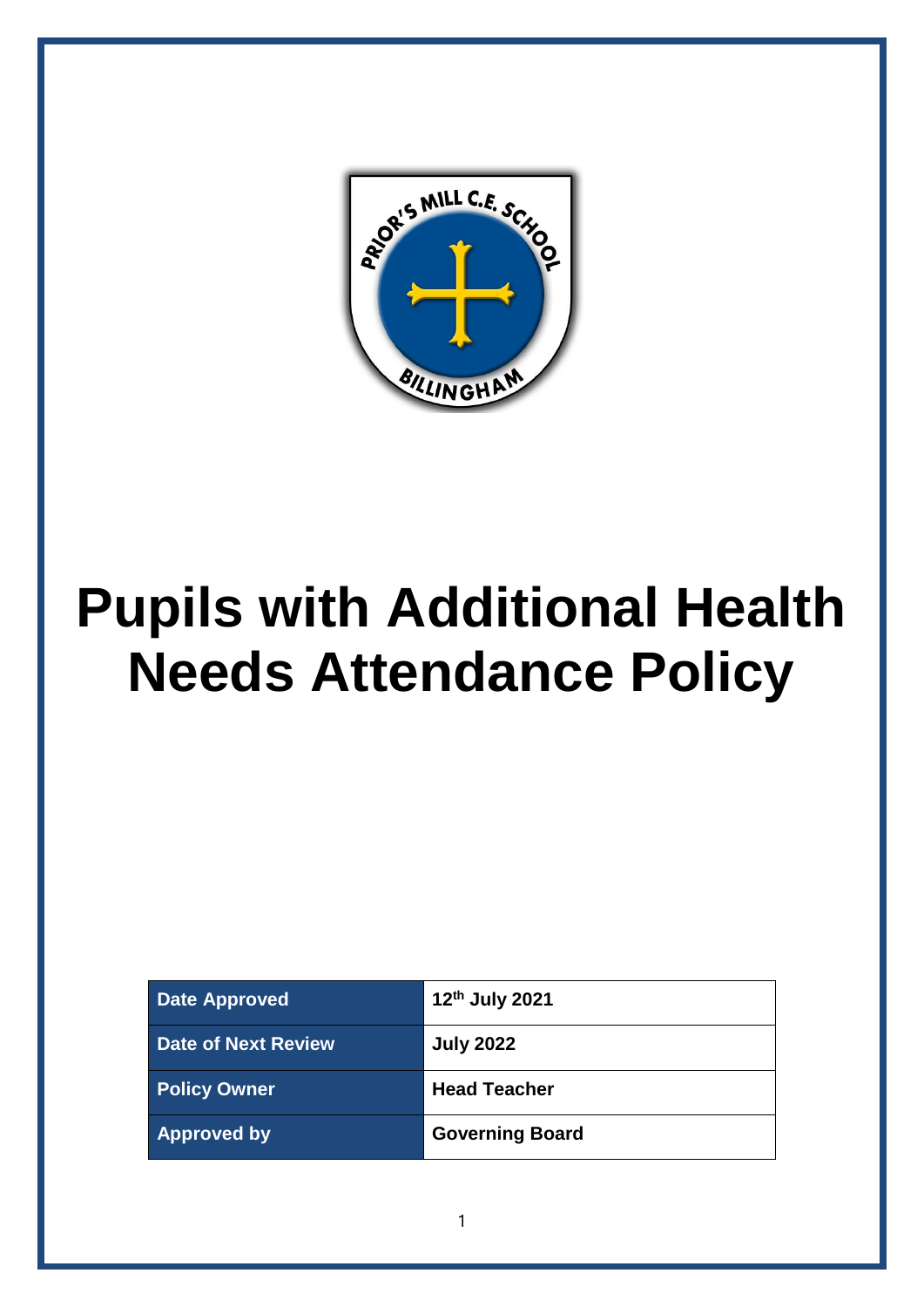## **Contents**

## **Statement of Intent**

- 1. Legal framework
- 2. LA duties
- 3. Definitions
- 4. Roles and responsibilities
- 5. Managing absence
- 6. Support for pupils
- 7. Reintegration
- 8. Information sharing
- 9. Record keeping
- 10. Training
- 11. Examinations and assessments
- 12. Monitoring and review

## **Appendices**

a) Supporting Attendance of Pupils with Additional Health Needs During the Coronavirus (COVID-19) Pandemic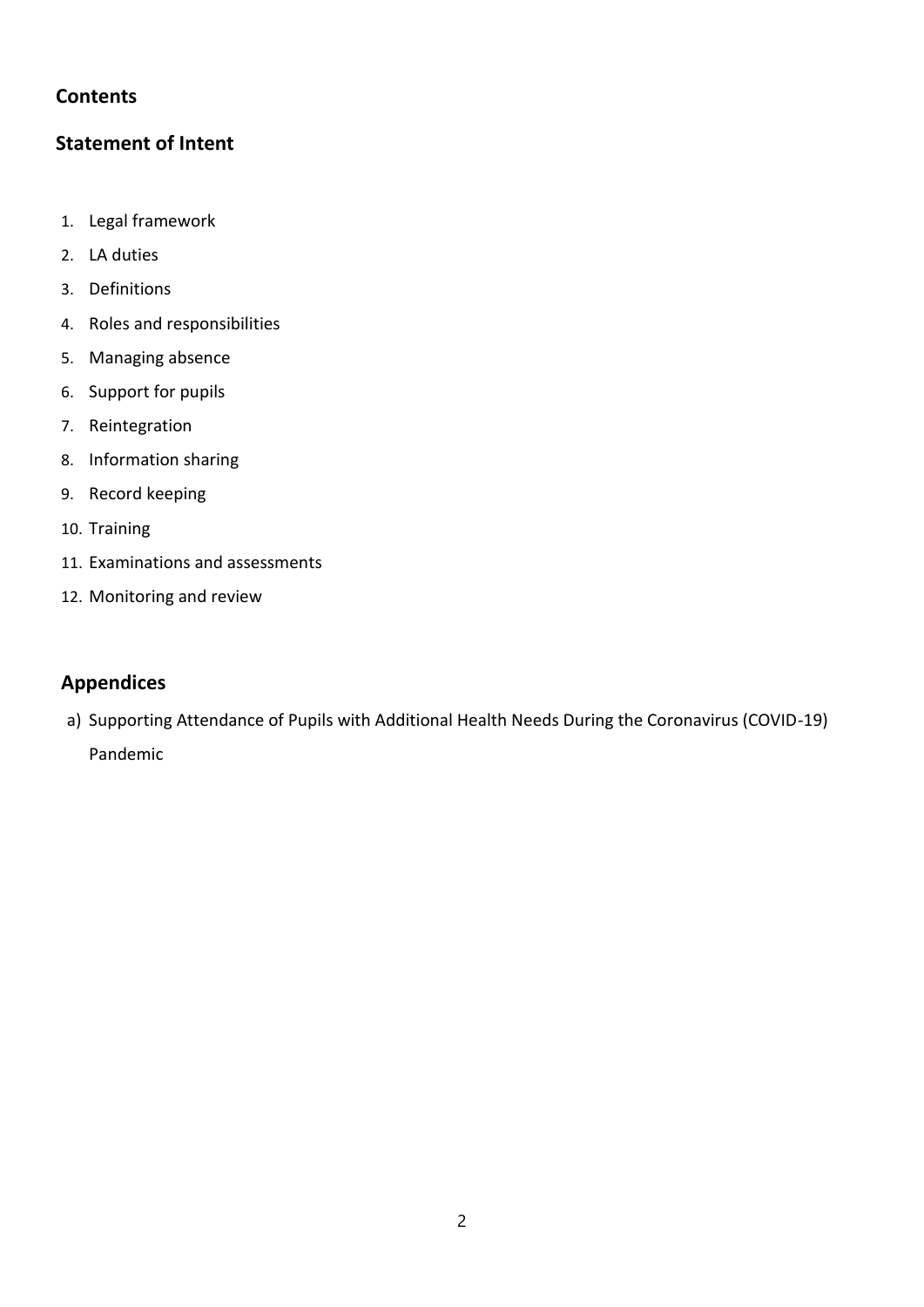## **Statement of Intent**

Prior's Mill CE Primary School aims to support the Local Authority (LA) and ensure that all pupils who are unable to attend school due to medical needs, and who would not receive suitable education without such provision, continue to have access to as much education as their medical condition allows, to enable them to reach their full potential.

Due to the nature of their health needs, some pupils may be admitted to hospital or placed in alternative forms of education provision. We recognise that, whenever possible, pupils should receive their education within their school and the aim of the provision will be to reintegrate pupils back into school as soon as they are well enough.

We understand that we have a continuing role in a pupil's education whilst they are not attending the school and will work with the LA, healthcare partners and families to ensure that all pupils with medical needs receive the right level of support to enable them to maintain links with their education.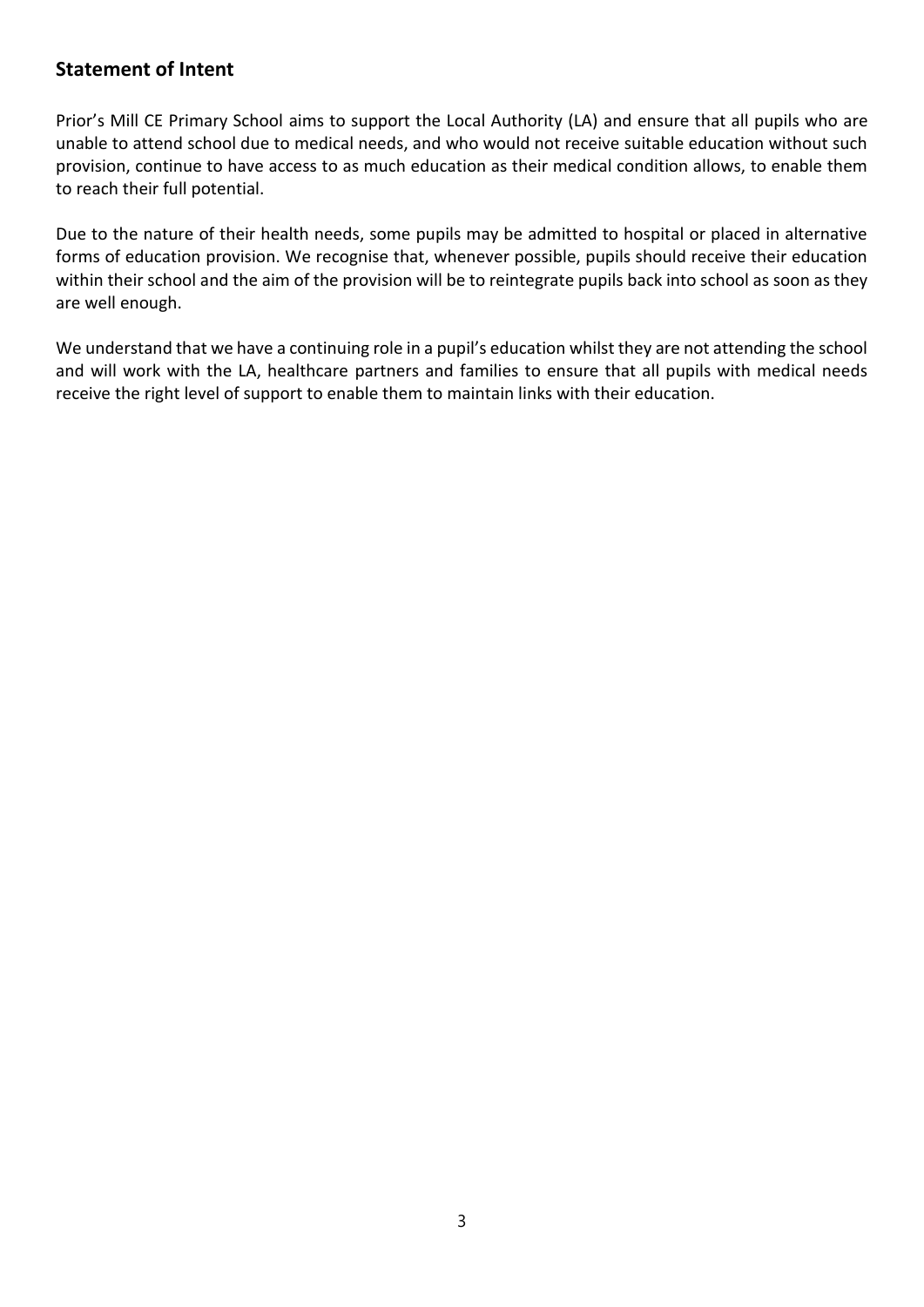#### **1. Legal Framework**

This policy has due regard to all relevant legislation and statutory guidance including, but not limited to, the following:

- Education Act 1996
- Equality Act 2010
- The UK GDPR
- Data Protection Act 2018
- DfE (2013) 'Ensuring A Good Education for Children who Cannot Attend School Because of Health Needs'
- DfE (2015) 'Supporting Pupils at School With Medical Conditions'

This policy operates in conjunction with the following school policies:

- Attendance Policy
- Child Protection and Safeguarding Policy
- Data Protection Policy
- Special Educational Needs and Disabilities (SEND) Policy
- Supporting Pupils with Medical Conditions Policy

#### **2. LA Duties**

The LA must arrange suitable full-time education for children of compulsory school age who, because of illness, would not receive suitable education without such provision. The school has a duty to support the LA in doing so.

The LA should:

- Provide such education as soon as it is clear that a pupil will be away from school for 15 days or more, whether consecutively or cumulatively. They should liaise with the appropriate medical professionals to ensure minimal delay in arranging appropriate provision for the pupil.
- Ensure the education pupils receive is of good quality, allows them to take appropriate qualifications, prevents them from falling behind their peers in school, and allows them to reintegrate successfully back into school as soon as possible.
- Address the needs of individual pupils in arranging provision.
- Have a named officer responsible for the education of pupils with additional health needs and ensure parents know who this is.
- Have a written, publicly accessible policy statement on their arrangements to comply with their legal duty towards children with additional health needs.
- Review the provision offered regularly to ensure that it continues to be appropriate for each pupil and that it provides suitable education.
- Give clear policies on the provision of education for children and young people under and over compulsory school age.

The LA should not:

- Have processes or policies in place which prevent a child from getting the right type of provision and a good education.
- Withhold or reduce the provision, or type of provision, for a child because of how much it will cost.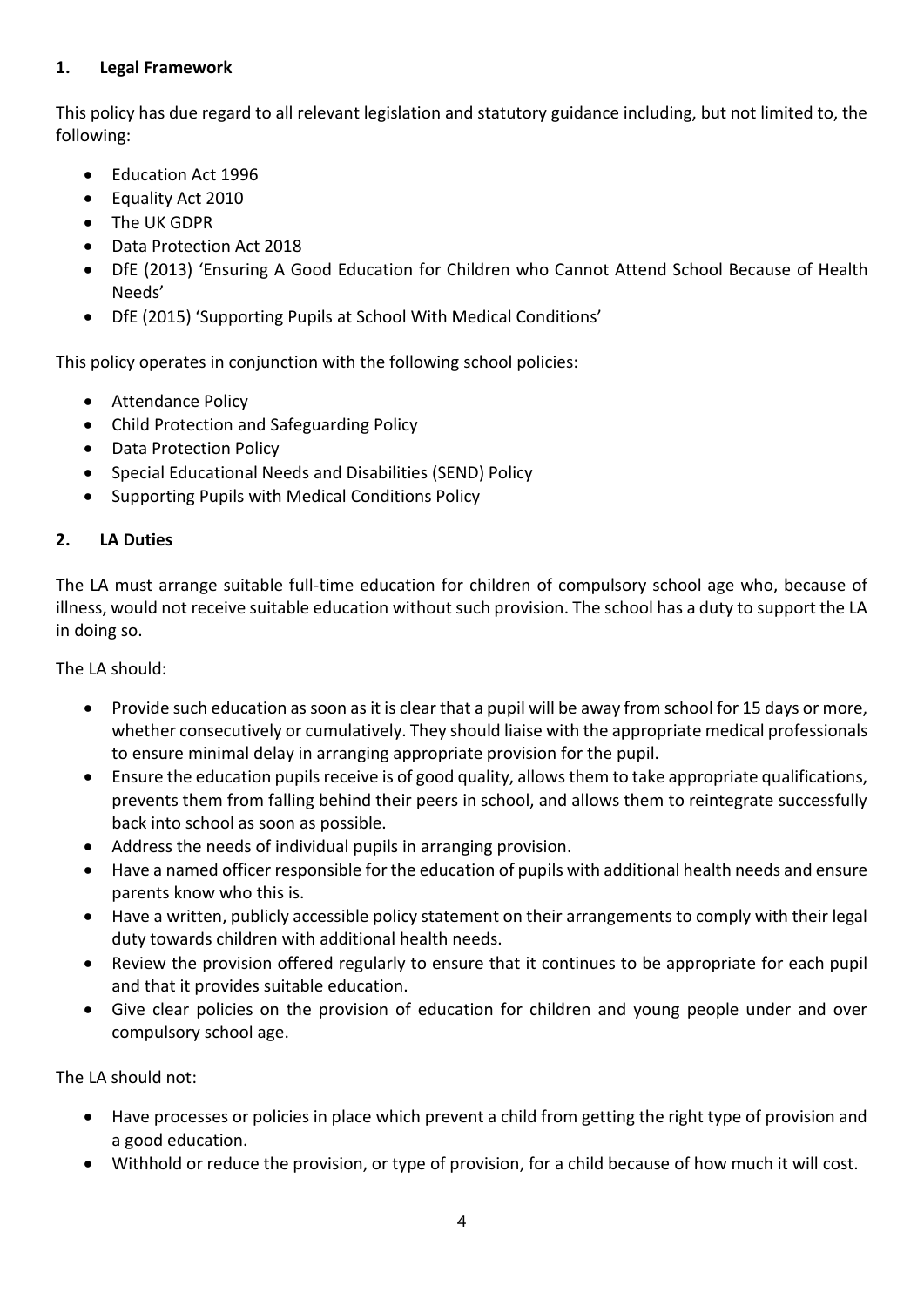- Have policies based upon the percentage of time a pupil is able to attend school rather than whether the pupil is receiving a suitable education during that attendance.
- Have lists of health conditions which dictate whether or not they will arrange education for children or inflexible policies which result in children going without suitable full-time education (or as much education as their health condition allows them to participate in).

## **3. Definitions**

Children who are unable to attend school as a result of their medical needs may include those with:

- Physical health issues
- Physical injuries
- Mental health problems, including anxiety issues
- Emotional difficulties or school refusal
- Progressive conditions
- Terminal illnesses
- Chronic illnesses

Children who are unable to attend mainstream education for health reasons may attend any of the following:

- **Hospital school**: a special school within a hospital setting where education is provided to give continuity whilst the child is receiving treatment.
- **Home tuition**: many LAs have home tuition services that act as a communication channel between schools and pupils on occasions where pupils are too ill to attend school and are receiving specialist medical treatment.
- **Medical PRUs**: these are LA establishments that provide education for children unable to attend their registered school due to their medical needs.

#### **4. Roles and Responsibilities**

The governing body is responsible for:

- Ensuring arrangements for pupils who cannot attend school as a result of their medical needs are in place and are effectively implemented.
- Ensuring the termly review of the arrangements made for pupils who cannot attend school due to their medical needs.
- Ensuring the roles and responsibilities of those involved in the arrangements to support the needs of pupils are clear and understood by all.
- Ensuring robust systems are in place for dealing with health emergencies and critical incidents, for both on- and off-site activities.
- Ensuring staff with responsibility for supporting pupils with additional health needs are appropriately trained.
- Approving and reviewing this policy on an annual basis.

The headteacher is responsible for:

- Working with the governing board to ensure compliance with the relevant statutory duties when supporting pupils with additional health needs.
- Working collaboratively with parents and other professionals to develop arrangements to meet the best interests of pupils.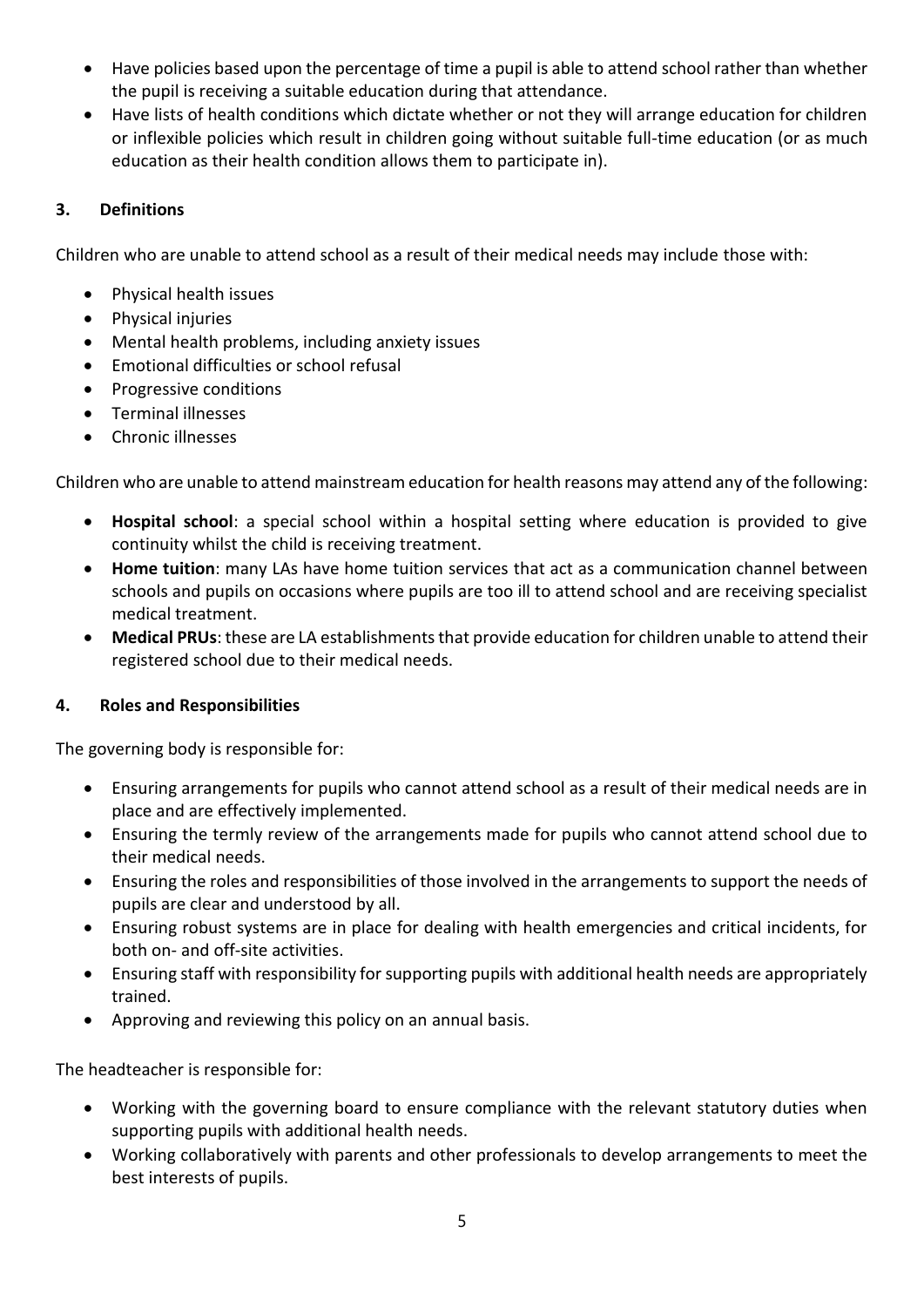- Ensuring the arrangements put in place to meet pupils' health needs are fully understood by all those involved and acted upon.
- Appointing a named member of staff who is responsible for pupils with additional health needs and liaises with parents, pupils, the LA, key workers and others involved in the pupil's care. At Prior's Mill this is the Headteacher supported by the SENDCO.
- Ensuring the support put in place focusses on and meets the needs of individual pupils.
- Arranging appropriate training for staff with responsibility for supporting pupils with additional health needs.
- Providing teachers who support pupils with additional health needs with suitable information relating to a pupil's health condition and the possible effect the condition and/or medication taken has on the pupil.
- Notifying the LA when a pupil is likely to be away from the school for a significant period of time due to their health needs.

The named member of staff is responsible for:

- Dealing with pupils who are unable to attend school because of their health needs.
- Actively monitoring pupil progress and reintegration into school.
- Supplying pupils' education providers with information about pupils' capabilities, progress and outcomes.
- Liaising with the headteacher, education providers and parents to determine pupils' programmes of study whilst they are absent from school.
- Keeping pupils informed about school events and encouraging communication with their peers.
- Providing a link between pupils and their parents, and the LA.

Teachers and support staff are responsible for:

- Understanding confidentiality in respect of pupils' health needs.
- Designing lessons and activities in a way that allows those with additional health needs to participate fully and ensuring pupils are not excluded from activities that they wish to take part in without a clear evidence-based reason.
- Understanding their role in supporting pupils with additional health needs and ensuring they attend the required training.
- Ensuring they are aware of the needs of their pupils through the appropriate and lawful sharing of individual pupils' health needs.
- Ensuring they are aware of the signs, symptoms and triggers of common life-threatening medical conditions and know what to do in an emergency.
- Keeping parents informed of how their child's health needs are affecting them whilst in school.

Parents are expected to:

- Ensure the regular and punctual attendance of their child at the school where possible.
- Work in partnership with the school to ensure the best possible outcomes for their child.
- Notify the school of the reason for any of their child's absences without delay.
- Provide the school with sufficient and up-to-date information about their child's medical needs.
- Attend meetings to discuss how support for their child should be planned.

## **5. Managing Absence**

Parents are advised to contact the school on the first day their child is unable to attend due to illness.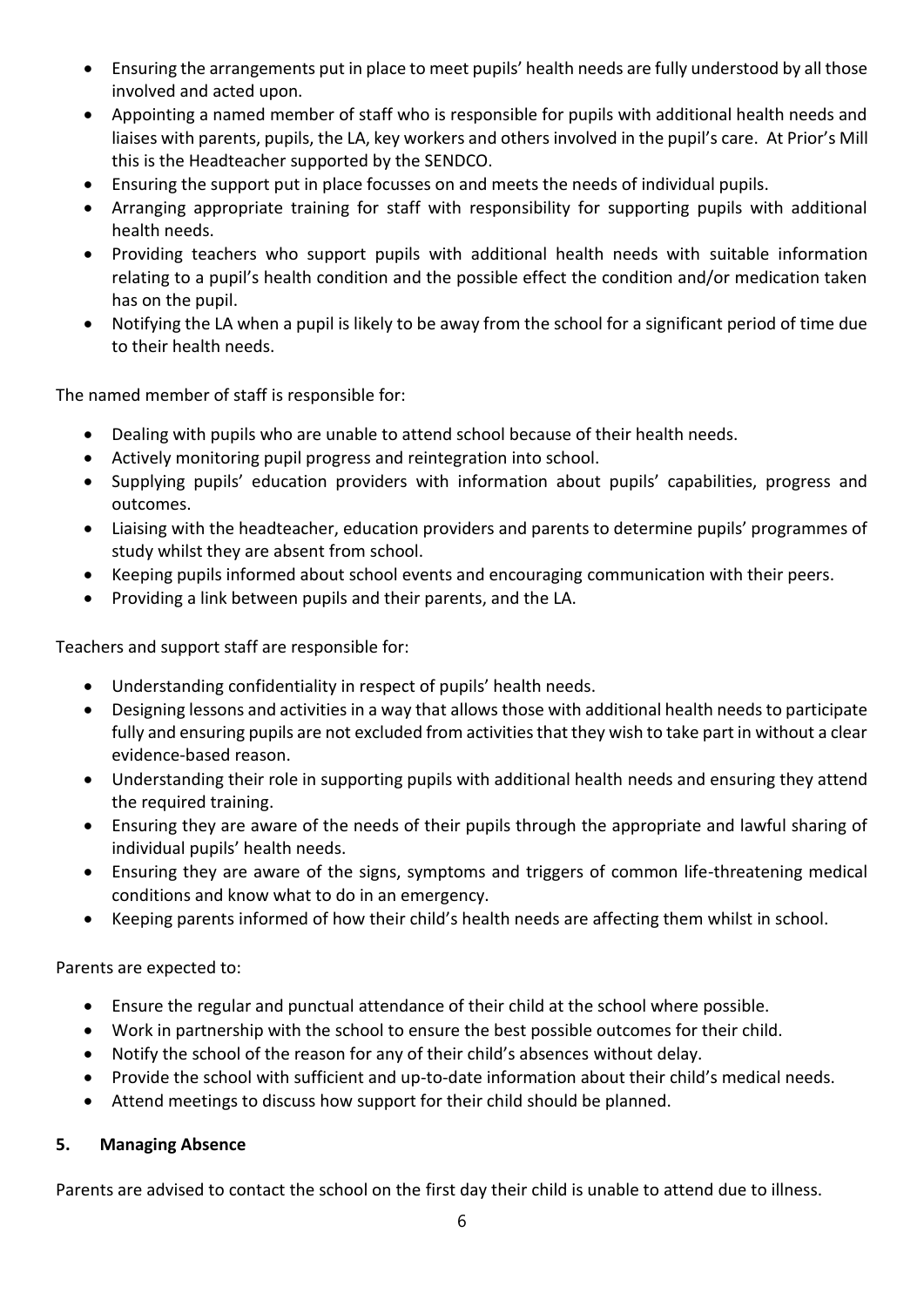Absences due to illness will be authorised unless the school has genuine cause for concern about the authenticity of the illness.

The school will provide support to pupils who are absent from school because of illness for a period of less than 15 school days by liaising with the pupil's parents to arrange schoolwork, as soon as the pupil is able to cope with it, or part-time education at school. The school will give due consideration to which aspects of the curriculum are prioritised in consultation with the pupil, their parents and relevant members of staff.

For periods of absence that are expected to last for 15 or more school days, either in one absence or over the course of a school year, the named member of staff with responsibility for pupils with additional health needs will notify the LA, who will take responsibility for the pupil and their education.

Where absences are anticipated or known in advance, the school will liaise with the LA to enable education provision to be provided from the start of the pupil's absence.

For hospital admissions, the appointed named member of staff will liaise with the LA regarding the programme that should be followed while the pupil is in hospital.

The LA will set up a personal education plan (PEP) for the pupil which will allow the school, the LA and the provider of the pupil's education to work together.

The school will monitor pupil attendance and mark registers to ensure it is clear whether a pupil is, or should be, receiving education other than at school.

The school will only remove a pupil who is unable to attend school because of additional health needs from the school roll where:

- The pupil has been certified by the school's medical officer as unlikely to be in a fit state of health to attend school, before ceasing to be of compulsory school age; and
- Neither the pupil nor their parent has indicated to the school the intention to continue to attend the school, after ceasing to be of compulsory school age.

A pupil unable to attend school because of their health needs will not be removed from the school register without parental consent and certification from the school's medical officer, even if the LA has become responsible for the pupil's education.

## **6. Support for Pupils**

Where a pupil has a complex or long-term health issue, the school will discuss the pupil's needs and how these may be best met with the LA, relevant medical professionals, parents and, where appropriate, the pupil.

The LA expects the school to support pupils with additional health needs to attend full-time education wherever possible, or for the school to make reasonable adjustments to pupils' programmes of study where medical evidence supports the need for those adjustments.

The school will make reasonable adjustments under pupils' ICPs, in accordance with the Supporting Pupils with Medical Conditions Policy.

Pupils admitted to hospital will receive education as determined appropriate by the medical professionals and hospital tuition team at the hospital concerned.

During a period of absence, the school will work with the provider of the pupil's education to establish and maintain regular communication and effective outcomes.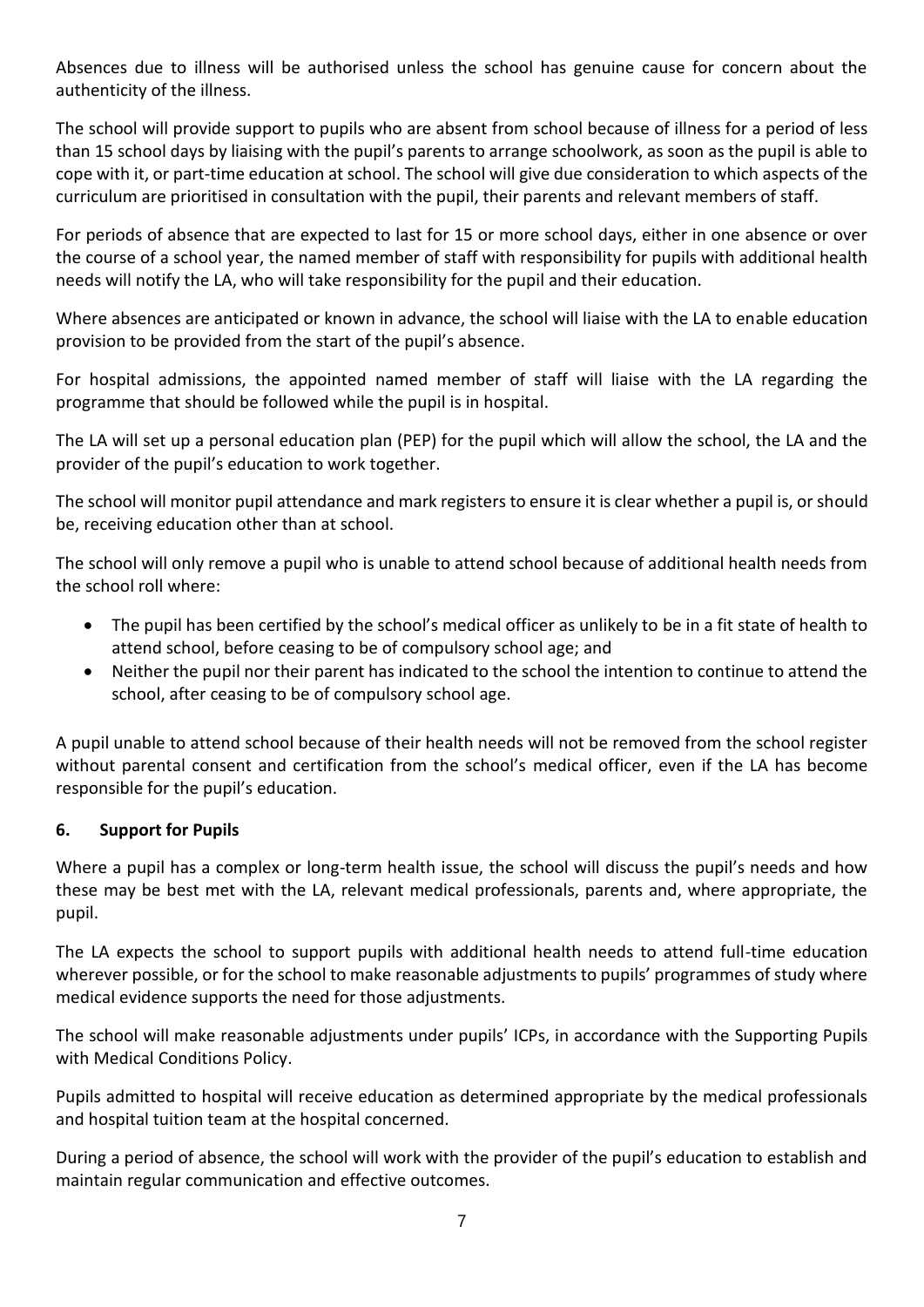Whilst a pupil is away from school, the school will work with the LA to ensure the pupil can successfully remain in touch with their school using the following methods:

- School newsletters
- Emails
- Invitations to school events
- Cards or letters from peers and staff

Where appropriate, the school will provide the pupil's education provider with relevant information, curriculum materials and resources.

To help ensure a pupil with additional health needs is able to attend school following an extended period of absence, the following adaptations will be considered:

- A personalised or part-time timetable, drafted in consultation with the named staff member
- Access to additional support in school
- Online access to the curriculum from home
- Movement of lessons to more accessible rooms
- Places to rest at school
- Special exam arrangements to manage anxiety or fatigue

#### **7. Reintegration**

When a pupil is considered well enough to return to school, the school will develop a tailored reintegration plan in collaboration with the LA.

The school will work with the LA when reintegration into school is anticipated to plan for consistent provision during and after the period of education outside school.

As far as possible, the pupil will be able to access the curriculum and materials that they would have used in school.

If appropriate, the school nurse will be involved in the development of the pupil's reintegration plan and informed of the timeline of the plan by the appointed named member of staff, to ensure they can prepare to offer any appropriate support to the pupil.

The school will consider whether any reasonable adjustments need to be made to provide suitable access to the school and the curriculum for the pupil.

For longer absences, the reintegration plan will be developed near to the pupil's likely date of return, to avoid putting unnecessary pressure on an ill pupil or their parents in the early stages of their absence.

The school is aware that some pupils will need gradual reintegration over a long period of time and will always consult with the pupil, their parents and key staff about concerns, medical issues, timing and the preferred pace of return.

The reintegration plan will include:

- The date for planned reintegration, once known.
- Details of regular meetings to discuss reintegration.
- Details of the named member of staff who has responsibility for the pupil.
- Clearly stated responsibilities and the rights of all those involved.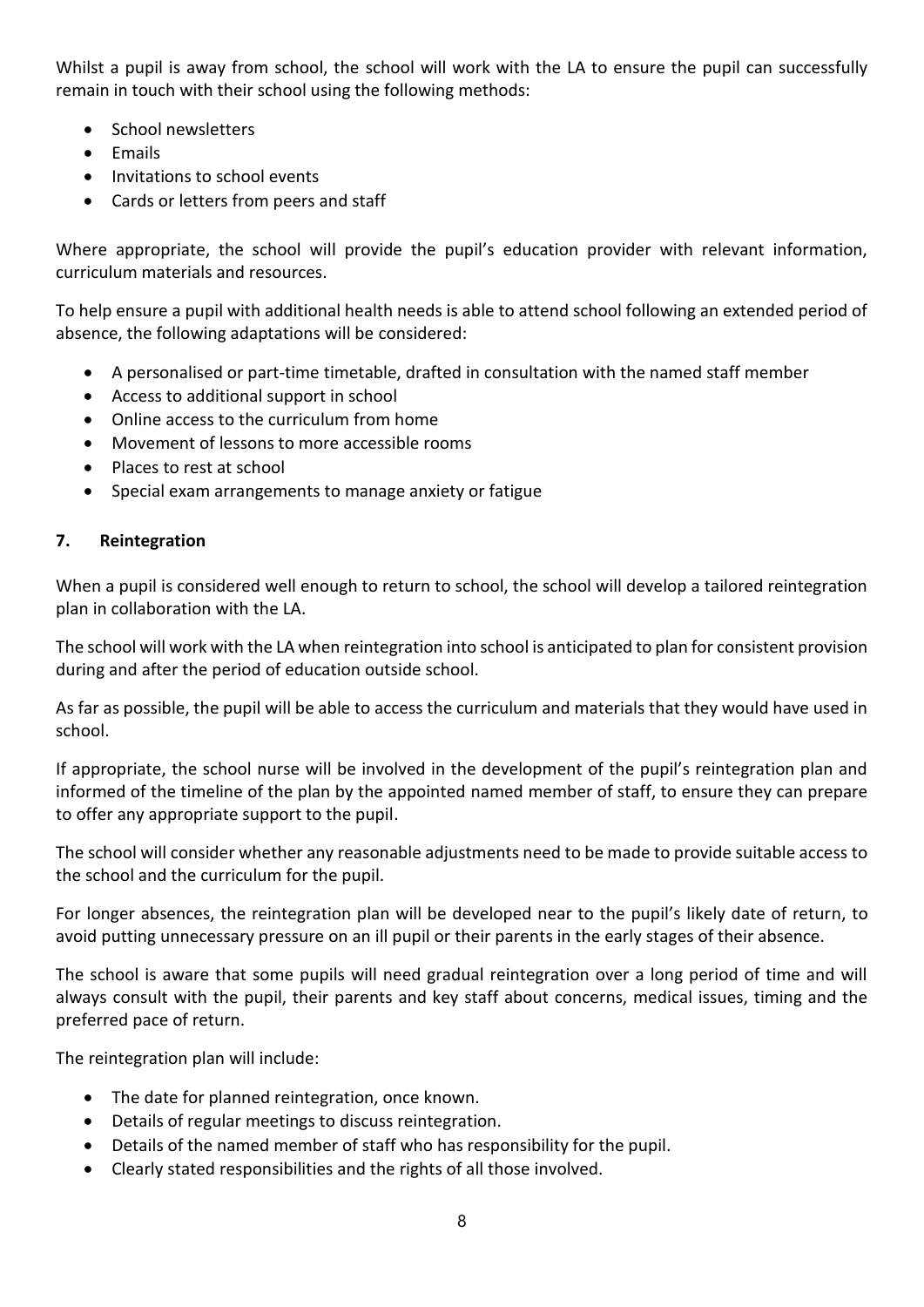- Details of social contacts, including the involvement of peers and mentors during the transition period.
- A programme of small goals leading up to reintegration.
- Follow-up procedures.

The school will ensure a welcoming environment is developed and encourage pupils and staff to be positive and proactive during the reintegration period.

Following reintegration, the school will support the LA in seeking feedback from the pupil regarding the effectiveness of the process.

#### **8. Information Sharing**

It is essential that all information about pupils with additional health needs is kept up-to-date.

To protect confidentiality, all information-sharing techniques, e.g. staff noticeboards, will be agreed with the pupil and their parent in advance of being used.

All teachers, TAs, supply and support staff will be provided with access to relevant information, including high-risk health needs, first aiders and emergency procedures, via a noticeboard in the staffroom and information stored in the classroom.

Parents will be made aware of their own rights and responsibilities regarding confidentiality and information sharing. To help achieve this, the school will:

- Ensure this policy and other relevant policies are easily available and accessible.
- Ask parents to sign consent on the Care Plan for their child's health information to be shared with relevant staff working with their child and other appropriate organisations such as local authority, NHS and attendance team.
- Consider how friendship groups and peers may be able to assist pupils with additional health needs.

When a pupil is discharged from hospital or is returning from other education provision, the school will ensure the appropriate information is received to allow for a smooth return to the school. The named member of staff will liaise with the hospital or other tuition service as appropriate.

#### **9. Record Keeping**

In accordance with the Supporting Pupils with Medical Conditions Policy, written records will be kept of all medicines administered to pupils.

Proper record keeping will protect both staff and pupils and provide evidence that agreed procedures have been followed.

All records will be maintained in line with the Records Management procedure.

#### **10. Training**

Staff will be trained in a timely manner to assist with a pupil's return to school.

Once a pupil's return date has been confirmed, staff will be provided with relevant training at least one week before the pupil's anticipated return.

Healthcare professionals should be involved in identifying and agreeing with the school the type and level of training required.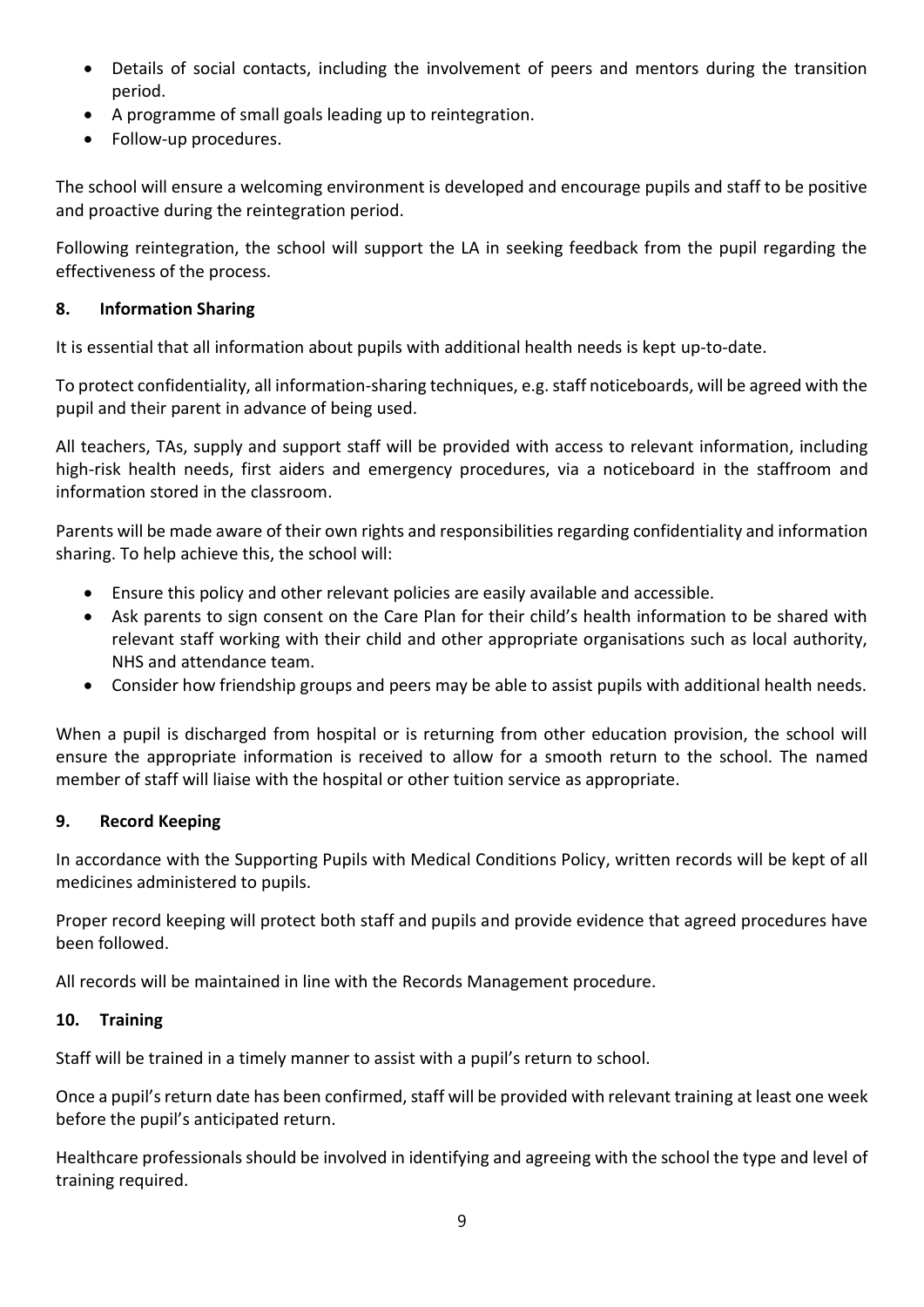Training will be sufficient to ensure staff are confident in their ability to support pupils with additional health needs.

Parents of pupils with additional health needs may provide specific advice but should not be the sole trainer of staff.

#### **11. Examinations and Assessments**

The named member of staff will liaise with the alternative provision provider over planning and examination course requirements where appropriate.

Relevant assessment information will be provided to the alternative provision provider if required.

Awarding bodies may make special arrangements for pupils with permanent or long-term disabilities and learning difficulties, or temporary disabilities and illnesses. Applications for such arrangements will be submitted by the school, or LA if more appropriate, as early as possible.

#### **12. Monitoring and Review**

This policy will be reviewed by the governing board on an annual basis.

Any changes to the policy will be clearly communicated to all members of staff involved in supporting pupils with additional health needs, and to parents and pupils themselves.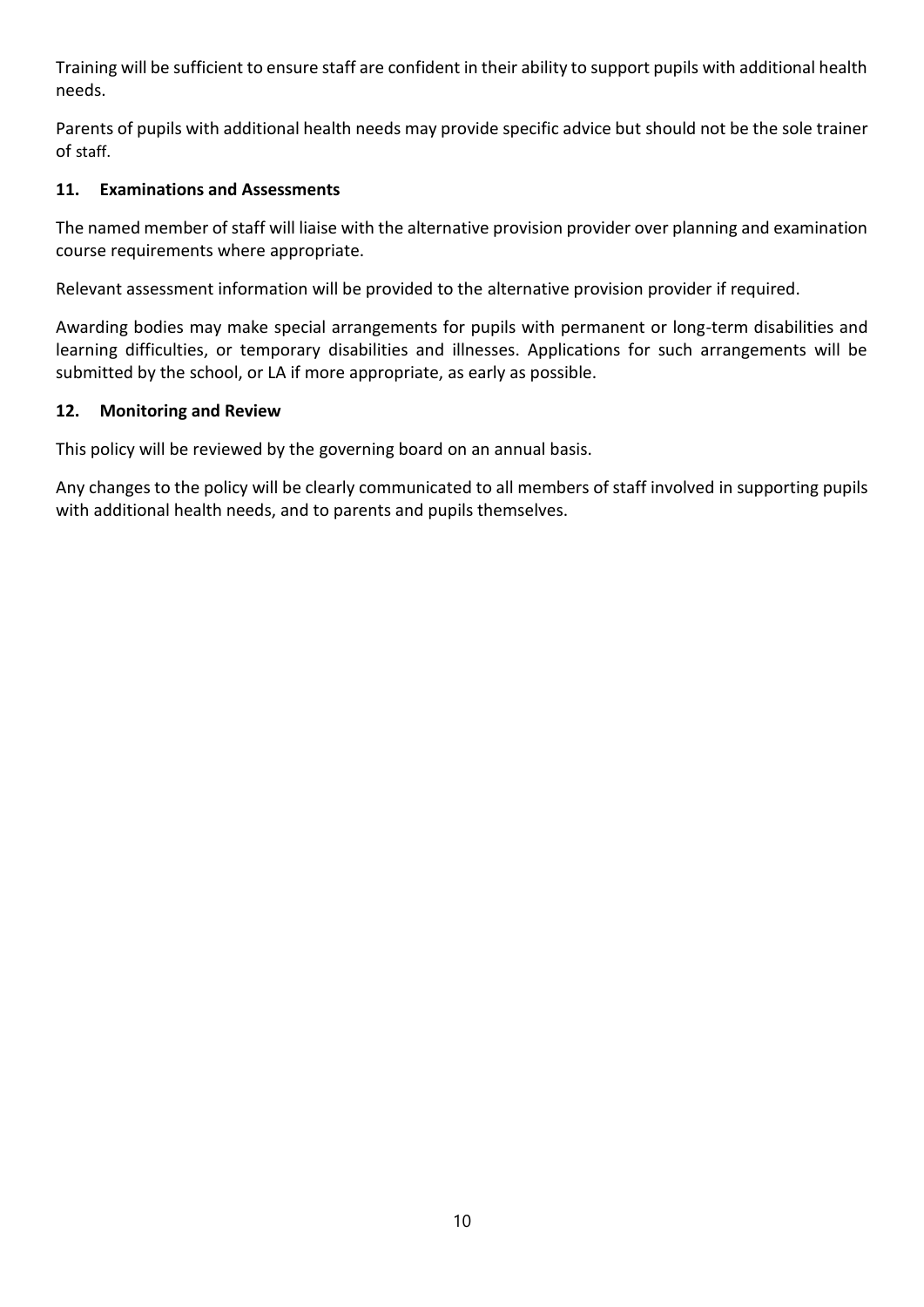# **Supporting Attendance of Pupils with Additional Health Needs During the Coronavirus (COVID-19) Pandemic**

## **Statement of Intent**

At Prior's Mill CE Primary School, we understand that the pandemic is a worrying time for pupils with medical conditions and additional health needs, and we aim to do all that we can to support these pupils and their families to engage in education during this turbulent time.

The information in this appendix is under constant review in line with government guidance and will be updated if any new information is released.

#### **1. Legal Framework**

This policy has due regard to all relevant legislation and statutory guidance, including, but not limited to, the following:

- Coronavirus Act 2020
- DfE (2021) 'Schools Coronavirus (COVID-19) Operational Guidance'
- DfE (2021) 'SEND and Specialist Settings Additional Operational Guidance: Coronavirus (COVID-19)'

#### **2. Roles and Responsibilities**

The governing board will:

• Ensure that there are procedures and arrangements in place to minimise the impact of the pandemic on pupils with additional health needs that may limit their ability to attend school.

The headteacher will:

- Ensure that there are effective communication channels in place between the school and pupils with additional health needs, and their parents, during the pandemic.
- Facilitate effective conversation with relevant healthcare professionals and any other relevant services to ensure that pupils remain supported during the pandemic.

#### **3. Managing Attendance**

As under normal circumstances, the school will be sensitive and understanding in its approach to managing attendance of pupils whose health needs limit their ability to attend school, whether due to temporary illness or injury or a long-term condition.

The school will liaise with the parents of these pupils regarding their expected attendance at school, and will remain cognisant of where these pupils are receiving education, e.g. through remote learning or from the LA, at all times.

The school will record pupil attendance and absence as normal, unless they are absent for reasons related to coronavirus, in which case absences will be recorded using Code 'X'.

The school will conduct an individual risk assessment for pupils with additional health needs to identify and mitigate potential risks to the pupils' safety if they attend school during the pandemic – this risk assessment will assess their vulnerability to infection, as well as whether the school will be able to continue to meet provisions laid out in the pupil's ICP, where relevant, under organisational challenges presented by the pandemic.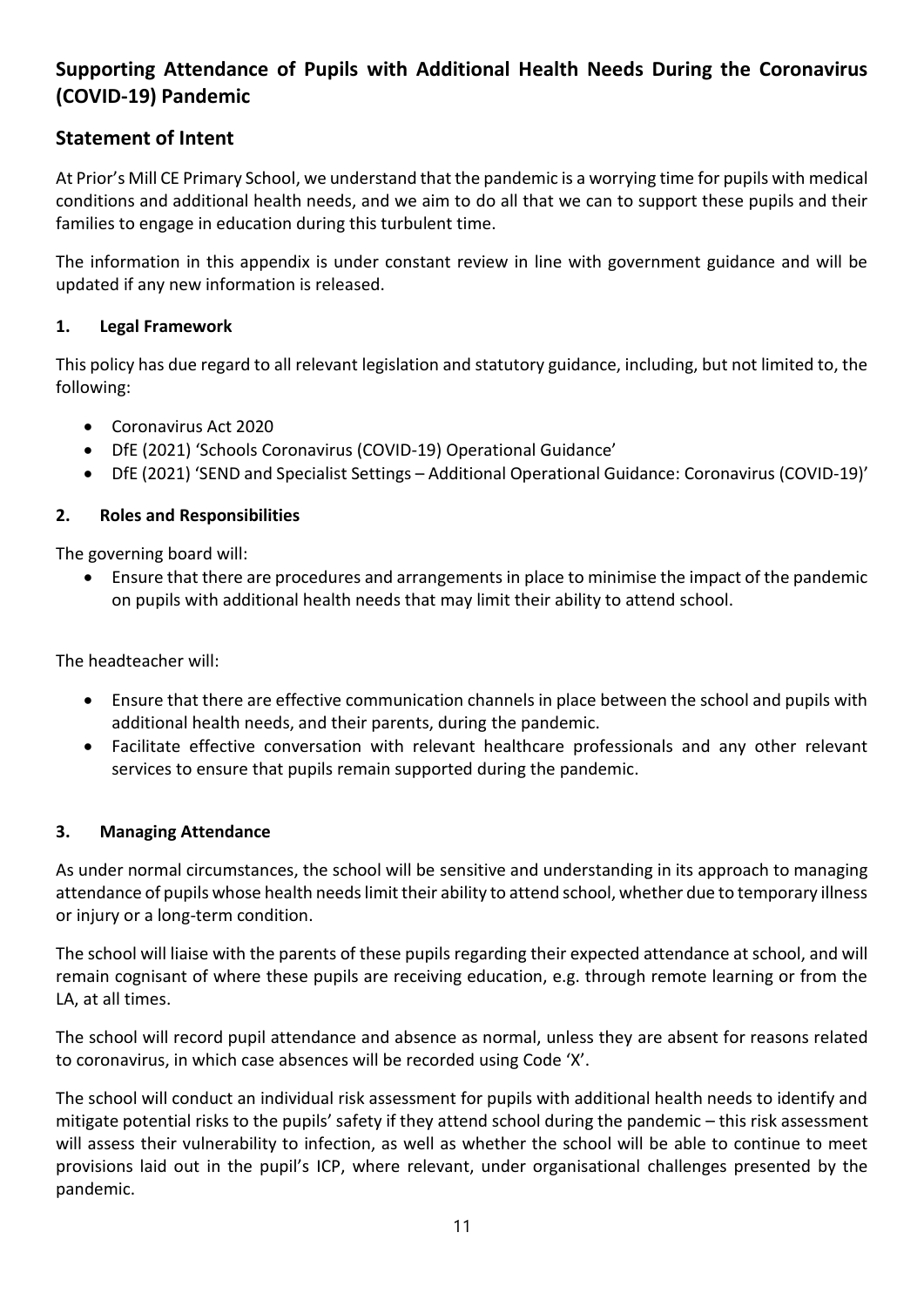The school will work to implement any control measures illuminated within this risk assessment that will help pupils to safely attend school and will maintain regular communication with parents to ensure that concerns surrounding their child's safety are considered.

Where, upon completion of this risk assessment, the school cannot guarantee a pupil's safety with regard to coronavirus or cannot guarantee that certain provisions in their ICP that are pivotal to their ability to attend school safely can be consistently met, the school will not expect the pupil to attend.

Where a pupil cannot attend school following a risk assessment, the school will work with their parents and the LA to ensure that a plan for the pupil's engagement in education is in place.

#### **4. Remote Education**

Where a pupil cannot attend school on site due to their health needs, the pupil will be provided with remote education from the first day of their absence, provided they are well enough and not receiving education elsewhere, e.g. an alternative provision setting or the LA.

Where a pupil is seriously unwell, has been absent for a long period of time, or has been admitted to hospital, the school will work with the LA to identify the remote learning provision that can be offered to the pupil in line with any existing PEP or hospital tuition in place.

Where a pupil is attending temporary alternative provision, e.g. a hospital school for the duration of hospital admission, the school will liaise with parents, the alternative provider and the LA to determine whether the pupil's educational, medical and social needs would be best met by participating in remote education alongside their peers.

Where a pupil is to engage in remote education, the school will work with all relevant parties, including the pupil, their parents, the LA, relevant healthcare specialists, and any alternative provision settings the pupil attends, to work out a plan for engaging in remote education during the pandemic that is tailored specifically to the pupil's needs.

Where a pupil who cannot attend school due to their additional health needs cannot access remote education, the school will work with the LA to ensure that they have the appropriate technology and support to access remote education, e.g. by providing them with a laptop.

The appointed named member of staff will work with pupils, where necessary, to establish whether they need any additional help, support or equipment to engage in their education effectively.

The school will work with pupils and their parents to set reasonable goals and expectations, tailored to their individual health needs, for virtual attendance and engagement with remote learning.

#### **5. Support for Pupils**

The school will recognise that pupils who are absent from school due to their health needs may feel increased levels of isolation during the pandemic due to government restrictions inhibiting their ability to socialise or receive visitors.

The school will, thus, ensure that these pupils are offered pastoral and wellbeing support where appropriate.

The school will liaise with the parents of an absent pupil to determine an appropriate and non-intrusive schedule of contact between the pupil and the school, including with the named member of staff and the pupil's peers.

The school will ensure that absent pupils are aware of the support available to them regarding their mental health, wellbeing and educational needs, and how to access that support during the pandemic.